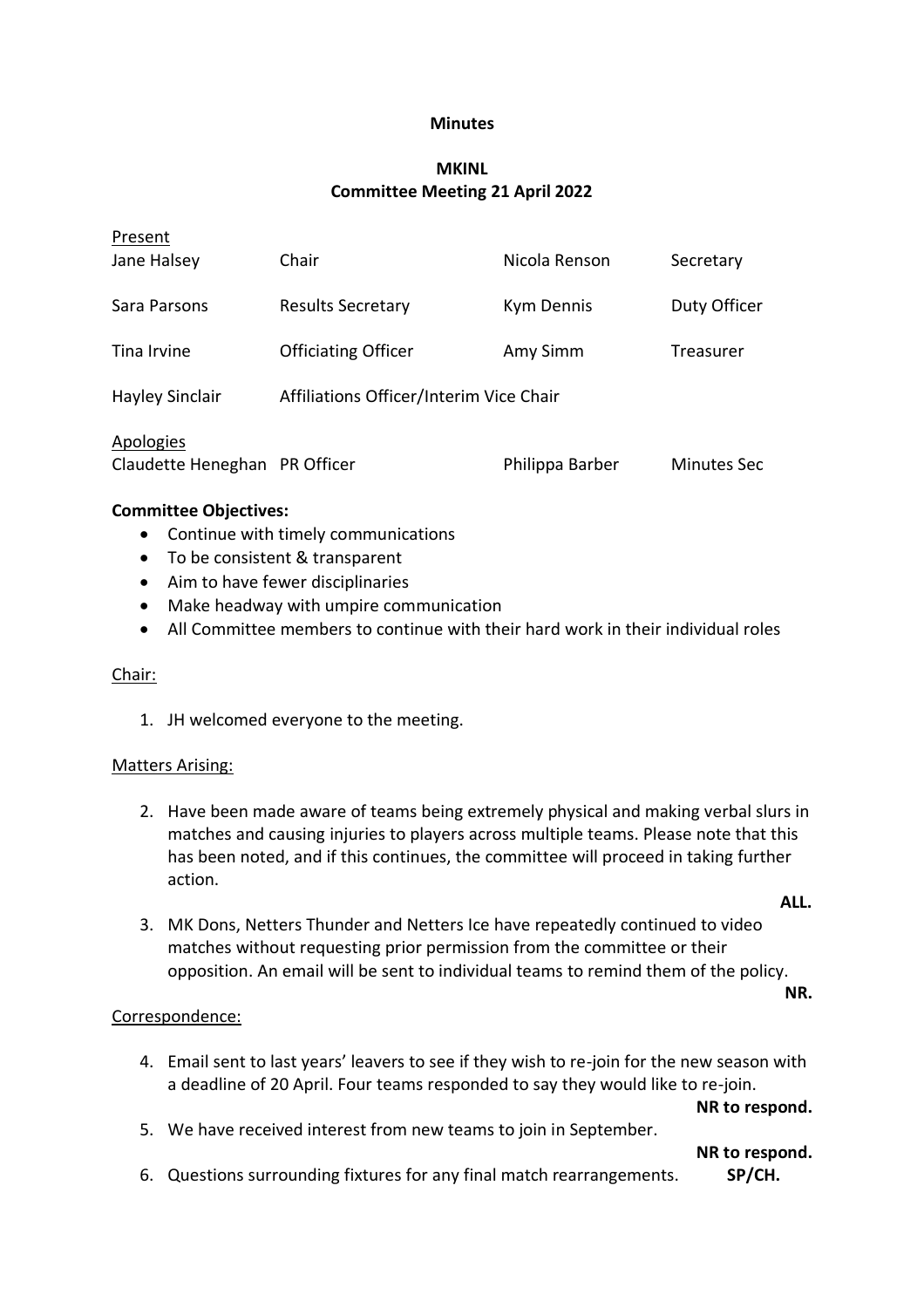## Treasury:

7. Bursary form completed and subsequent evidence sent over.

#### **Note.**

**Note.**

8. Email from MK Dynamos discussed re. paying for match fees for failure to provide an umpire on 14/02.

**NR to respond.**

9. Summer League court charges have been invoiced and paid by the league.

## Duty:

10. Any teams who need a duty pack top-up, please contact the Duty Officer who will distribute additional paperwork.

#### **KD.**

## Duty – Duty notes from March  $14<sup>th</sup>$  – April 19th 2022

## **14th March**

- **Watling Way** No issues
- **•** Bletchley LeisureNo fixtures
- **Bletchley College** No fixtures
- **Ousedale** No fixtures
- **Hazeley** No fixtures
- **Oakgrove** 8 pm game conceded by Dynamos due to players having covid. Dynamos v MK Ballers

## **15th March**

- **Watling Way** No issues.
- **Bletchley Leisure** Post not up at venue, raised with front desk at the venue. First game started at 7.05 pm
- **Bletchley College** 
	- o 8pm cancelled VWG v Breezers Tornadoes
	- $\circ$  Panthers Jet WD, ankle injury in 2<sup>nd</sup> qtr.
- **Ouesdale** No fixtures
- **Hazeley** MK Dons failed to turn up for duty.
- **Oakgrove** No fixtures

#### **21st March**

- **Watling Way** No fixtures
- **Bletchley Leisure** No fixtures
- **Bletchley College** No fixtures
- **Hazeley** No fixtures
- **Oakgrove** No duty sheet received MK Diamonds duty team

 **22nd March**

- **Watling Way** No issues.
- **Bletchley Leisure** Match video consent signed by both captains for MK Netters and Amazon on duty sheet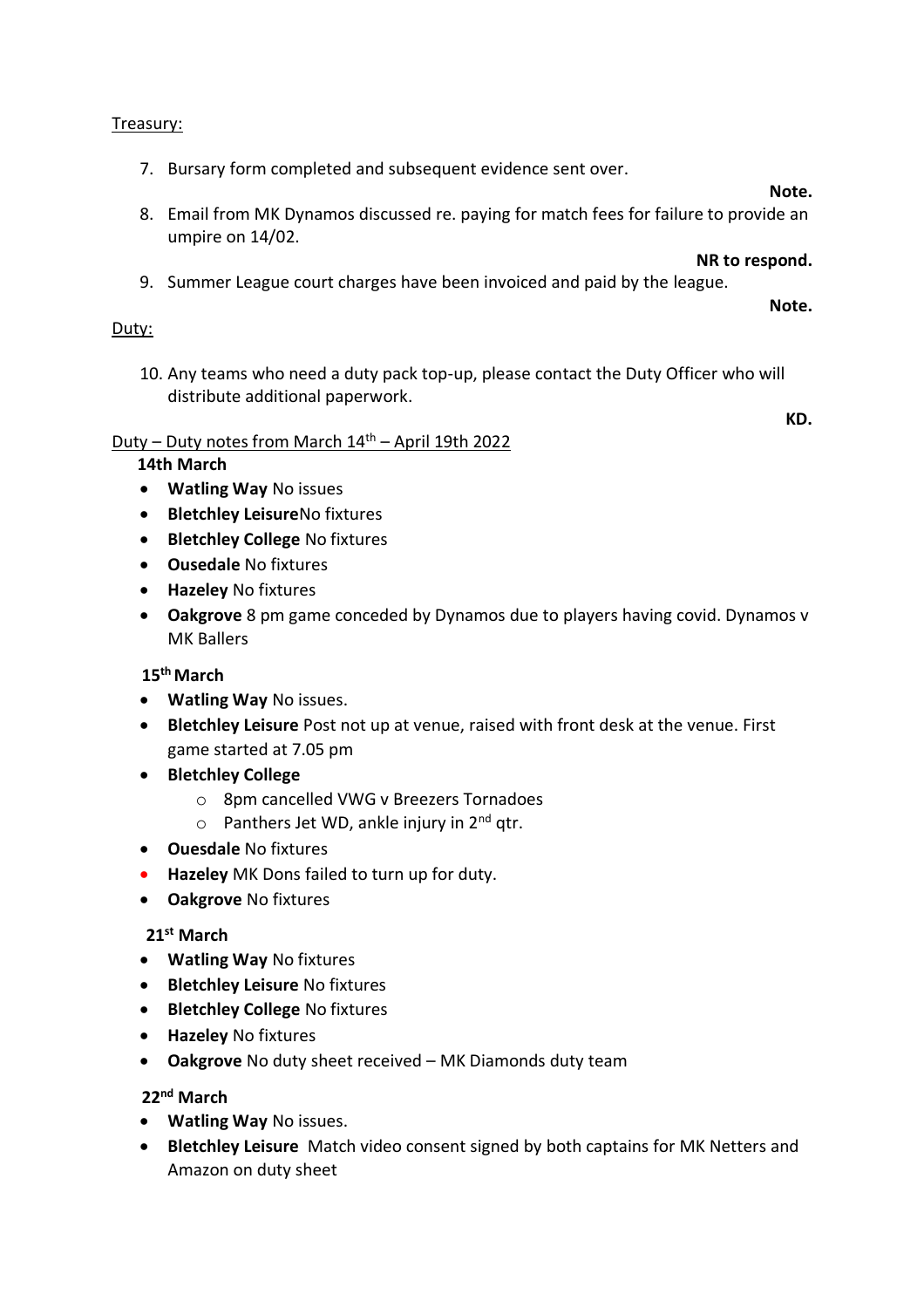- **Bletchley College**
	- $\circ$  Chelbridge team member Y rolled her ankle in the shooting circle and had to go off. No subs on bench, so remaining game played with 6 players.
	- $\circ$  JM MK Dons GD fell over and came off court in the 4<sup>th qtr</sup> Injury may have rolled on ankle.
	- o **Please note writing on duty sheet is unclear so difficult to decipher.**
- **Hazeley** No issues
- **Oakgrove** No fixtures

## **28<sup>h</sup> March**

- **Watling Way**
	- o FM playing up from Olney white to Olney Purple.
	- $\circ$  Olney Purple WA YW injured in the 1<sup>st</sup> qtr. Injury unknown.
- **Bletchley Leisure**No fixtures
- **Bletchley College**No fixtures
- **Hazeley**No fixtures
- **Oakgrove**
	- o 2 players from Panthers Storm playing up. Player's unknown.
	- o VWG did not supply an umpire. Olney supplied umpire and were unable to field seven players due to injury.

## **29th March**

- **Watling Way**
	- o 30 seconds injury time for Longville Ladies WD for knee injury. Click restarted at 30 seconds, but additional time taken to move injured player.

## **Bletchley Leisure**

- o Netters Thunder would like it noted that the music and basketball was very loud.
- **Bletchley College**
	- $\circ$  Challenge made to the duty team, that Netters Ice have too many players on the bench. Total in the hall is in line with the rules checked in the duty pack. Was told afterwards that one parent was sent out of the hall after the 1<sup>st</sup> quarter.
	- o Caution given Brackley Falcons GD for dangerous play.
- **Hazeley** No issues.
- **Oakgrove** No fixtures

## **4 th April**

- **Watling Way** No issues
- **Bletchley Leisure** No fixtures
- **Bletchley College** No fixtures
- **Hazeley** No Fixtures
- **Oakgrove** No issues
- **Ousedale** No fixtures

 **5 th April**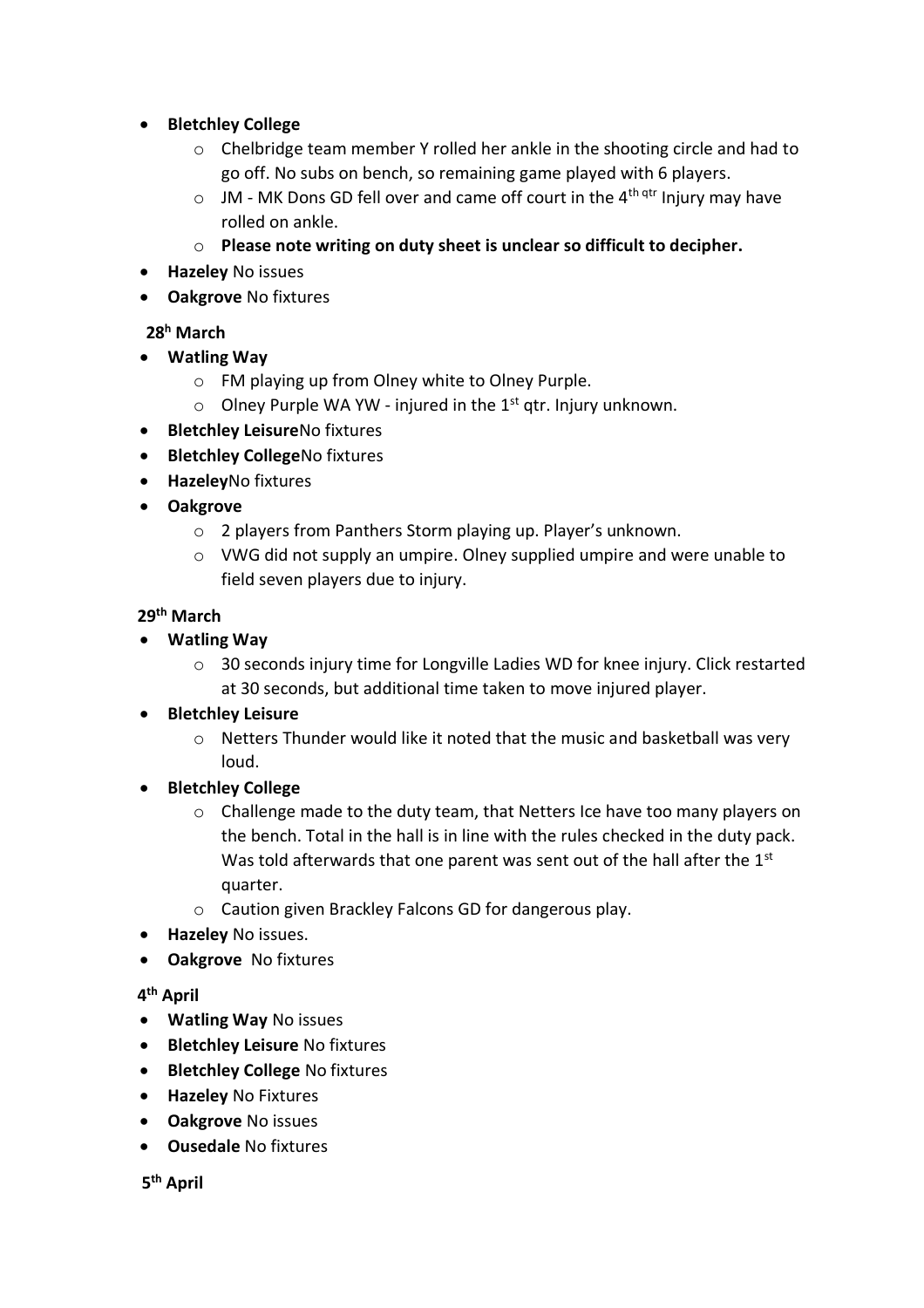- **Watling Way** No issues
- **Bletchley Leisure**
	- o Complaint put into BLC staff,as basketball booking playing loud music. Umpires could not be heard on court. (7-9 pm)
- **•** Bletchley College No issues.
- **Hazeley**
	- o BB from Breezers Cyclones played down to Breezers Tornadoes.
	- o Coopers GK EB refused to remove earrings, so was not permitted to take court.
- **Oakgrove** No fixtures
- **Ousedale** Venue cancelled.

## **11th April**

- **Watling Way**
	- $\circ$  GK and GD Futureprint switched position in 3<sup>rd</sup> gtr due GD SL knee injury.
	- o Futureprint did not supply an umpire. VH stepped in to umpire.
	- o Netters Ice didn't have permission to film from Mkinl. Duty Manger refused filming
	- $\circ$  Injury to Amber Jets WD in 1<sup>st</sup> qtr for head and back Injury. Ambulance called. Game was abandoned at 20:18
- **•** Bletchley Leisure No fixtures
- **•** Bletchley College No fixtures
- **Hazeley** No fixtures
- **Oakgrove**
	- oPlaying up for Panthers Storm, SL and LR
	- o Playing up for Breezers Tornadoes AM

**12th April**

- **Watling Way**
	- o SD played up to United Trojans from United Aztecs.
	- o 3 players played up from Brackley Eagles. Players unknown.
	- $\circ$  Injury time called for 30 seconds in 3<sup>rd</sup> gtr for WA DC for asthma attack. Player came off
	- o NU Trojans WD injury time called for 30 seconds. Injury and player unknown.
- **•** Bletchley Leisure No issues
- **Bletchley College**
	- o Venue cancelled due to maintenance on the lighting Games to be rescheduled.
- **Hazeley** Brackley Eagles conceded game at 7pm. Emailed relevant parties of cancellation.
- **Oakgrove** No fixtures

**18th April**

**Watling Way** No fixtures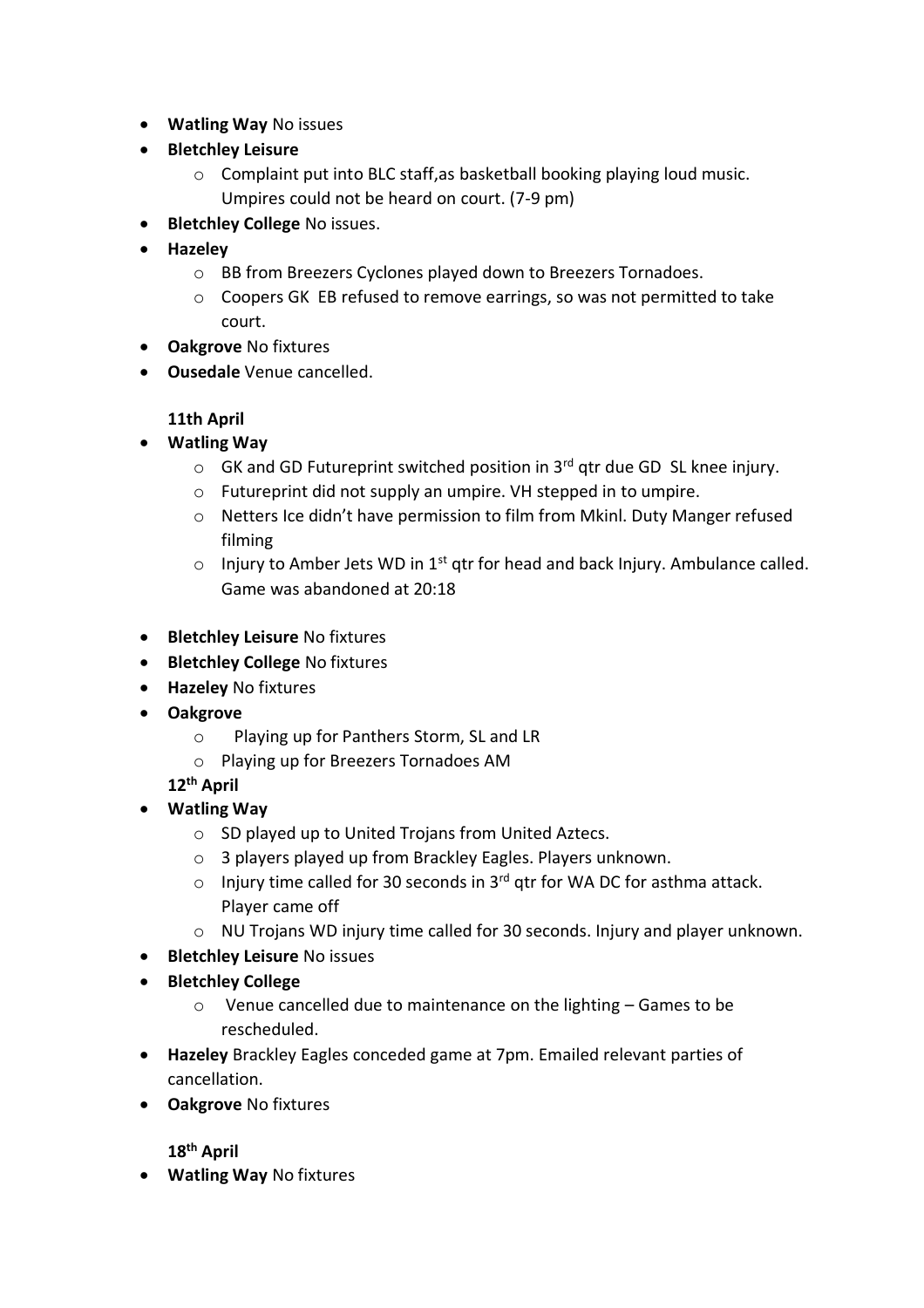- **Bletchley Leisure** No fixtures
- **•** Bletchley College No fixtures
- **Hazeley** No fixtures
- **Oakgrove** No fixtures

**19th April** 

- **Watling Way** 7pm match cancelled by MK Ballers
- **Bletchley Leisure** Brackley Falcons 2 players played up, EN and DS
- **Bletchley College**
	- o Rockers Umpire was 12 minutes late. Spoke to both captains. They were happy to play as a match and not a friendly. So late in the season to rearrange.
- **Hazeley** No issues
- **Oakgrove** No fixtures

## Fixtures / Results:

- 11. All fixtures from January through to April that were cancelled for various reasons have been re-written back into fixtures.
- 12. Duty on 25 April at Watling to be covered by Committee Members due to an error in the league with the duty team.
- 13. Reminder to be sent to Abstract MK to check fixtures for duty additions.
- 14. Teams to note that anyone in contention for Play-Offs ( $2<sup>nd</sup>$  from Top, and  $2<sup>nd</sup>$  from Bottom) need to be aware that these games will be played on 24 and 31 May
- 15. Trophies to all be returned to Sara ASAP to allow for them being handed out at the AGM.
- 16. Results all up to date.

#### Affiliation:

#### AFFILIATION REPORT MARCH/APRIL

- Teams are reminded that new affiliations must be emailed to myself prior to taking court. Teams who fail to follow the rules could receive point deductions.
- Late Receipt of sign in sheets if more than 3 times points will be deducted.
- Panthers Onyx have sent their sign in sheet late 4 times and therefore will be deducted -1 point in line with rules.
- AM took court for Netters Ice on 29/03/22 this player was already assigned to Netters Embers, no transfer has been given or notified therefore Netters Ice to receive -1 point deduction in line with rules, also any points won in the match will be lost. Player has now transferred to Ice.

# **NR**

**SP, NR & JH**

**Note.**

## **ALL.**

#### **ALL.**

**Note.**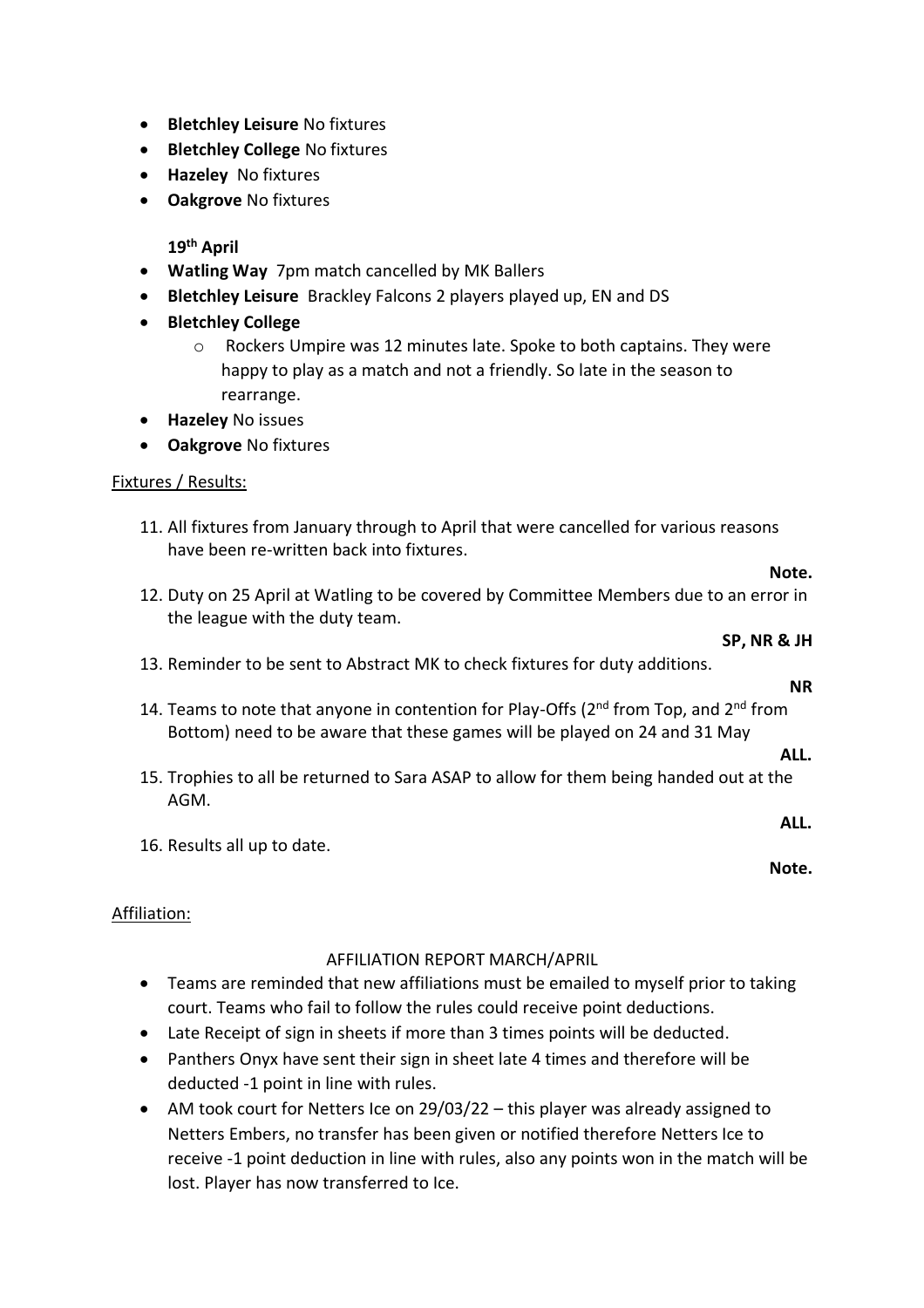| <b>INITIALS</b> | <b>DATE</b>    | <b>PLAYED FROM</b>     | <b>PLAYED UP TO</b>      | <b>INFO</b>     |
|-----------------|----------------|------------------------|--------------------------|-----------------|
|                 | 15/03/202      |                        |                          |                 |
| DT              | 2              | <b>BRACKLEY EAGLES</b> | <b>BRACKLEY FALCONS</b>  |                 |
|                 | 21/03/202      |                        |                          |                 |
| <b>NS</b>       | 2              | <b>NETBUSTERS</b>      | <b>LONGVILLE LADIES</b>  |                 |
|                 | 22/03/202      |                        |                          |                 |
| DT              | 2              | <b>BRACKLEY EAGLES</b> | <b>BRACKLEY FALCONS</b>  | PU <sub>2</sub> |
|                 | 22/03/202      |                        |                          |                 |
| <b>EH</b>       | 2              | <b>BRACKLEY EAGLES</b> | <b>BRACKLEY FALCONS</b>  |                 |
|                 | 22/03/202      | <b>CHELBRIDGE</b>      |                          |                 |
| <b>HS</b>       | 2              | <b>ROCKETS</b>         | <b>CHELBRIDGE FLYERS</b> |                 |
|                 | 22/03/202      | <b>CHELBRIDGE</b>      |                          |                 |
| JH              | 2              | <b>ROCKETS</b>         | <b>CHELBRIDGE FLYERS</b> |                 |
|                 | 29/03/202      |                        |                          |                 |
| JA              | $\overline{2}$ | <b>BRACKLEY EAGLES</b> | <b>BRACKLEY FALCONS</b>  |                 |
|                 | 28/03/202      |                        |                          |                 |
| FM              | 2              | <b>OLNEY WHITE</b>     | <b>OLNEY PURPLE</b>      | PU <sub>2</sub> |
|                 | 28/03/202      |                        |                          |                 |
| LV              | 2              | <b>PANTHERS ONYX</b>   | <b>PANTHERS STORM</b>    |                 |
|                 | 28/03/202      |                        |                          |                 |
| LL              | $\overline{2}$ | PANTHERS ONYX          | <b>PANTHERS STORM</b>    |                 |
|                 | 05/04/202      |                        |                          |                 |
| HT              | $\overline{2}$ | <b>NETTERS BLAZE</b>   | <b>NETTERS EMBERS</b>    |                 |
|                 | 04/05/202      |                        |                          |                 |
| <b>AM</b>       | 2              | <b>NETTERS EMBERS</b>  | <b>NETTERS ICE</b>       | <b>TRANSFER</b> |
|                 | 11/04/202      |                        |                          |                 |
| <b>LR</b>       | 2              | <b>PANTHERS ONYX</b>   | <b>PANTHERS STORM</b>    |                 |
|                 | 11/04/202      |                        |                          |                 |
| <b>SL</b>       | $\overline{2}$ | <b>PANTHERS ONYX</b>   | <b>PANTHERS STORM</b>    |                 |
|                 | 11/04/202      | <b>BREEZERS</b>        | <b>BREEZERS</b>          | <b>TRANSFER</b> |
| <b>BB</b>       |                | <b>TORNADOES</b>       | <b>CYCLONES</b>          | <b>DOWN</b>     |
|                 | 12/04/202      |                        |                          |                 |
| GG              | $\overline{2}$ | <b>BRACKLEY EAGLES</b> | <b>BRACKLEY FALCONS</b>  |                 |
|                 | 12/04/202      |                        |                          |                 |
| <b>VW</b>       | 2              | <b>BRACKLEY EAGLES</b> | <b>BRACKLEY FALCONS</b>  |                 |
|                 | 12/04/202      |                        |                          |                 |
| JA              | $\overline{2}$ | <b>BRACKLEY EAGLES</b> | <b>BRACKLEY FALCONS</b>  | PU <sub>2</sub> |
|                 | 19/04/202      |                        |                          |                 |
| <b>DS</b>       | 2              | <b>BRACKLEY EAGLES</b> | <b>BRACKLEY FALCONS</b>  | <b>TRANSFER</b> |
|                 | 19/04/202      |                        |                          |                 |
| EN              | $\overline{2}$ | <b>BRACKLEY EAGLES</b> | <b>BRACKLEY FALCONS</b>  | PU <sub>2</sub> |

Late receive for player sign in sheets:

|             | <b>NUMBER OF TIMES</b> |            |                 |
|-------------|------------------------|------------|-----------------|
| <b>TEAM</b> | .ATE                   | <b>DUE</b> | <b>RECEIVED</b> |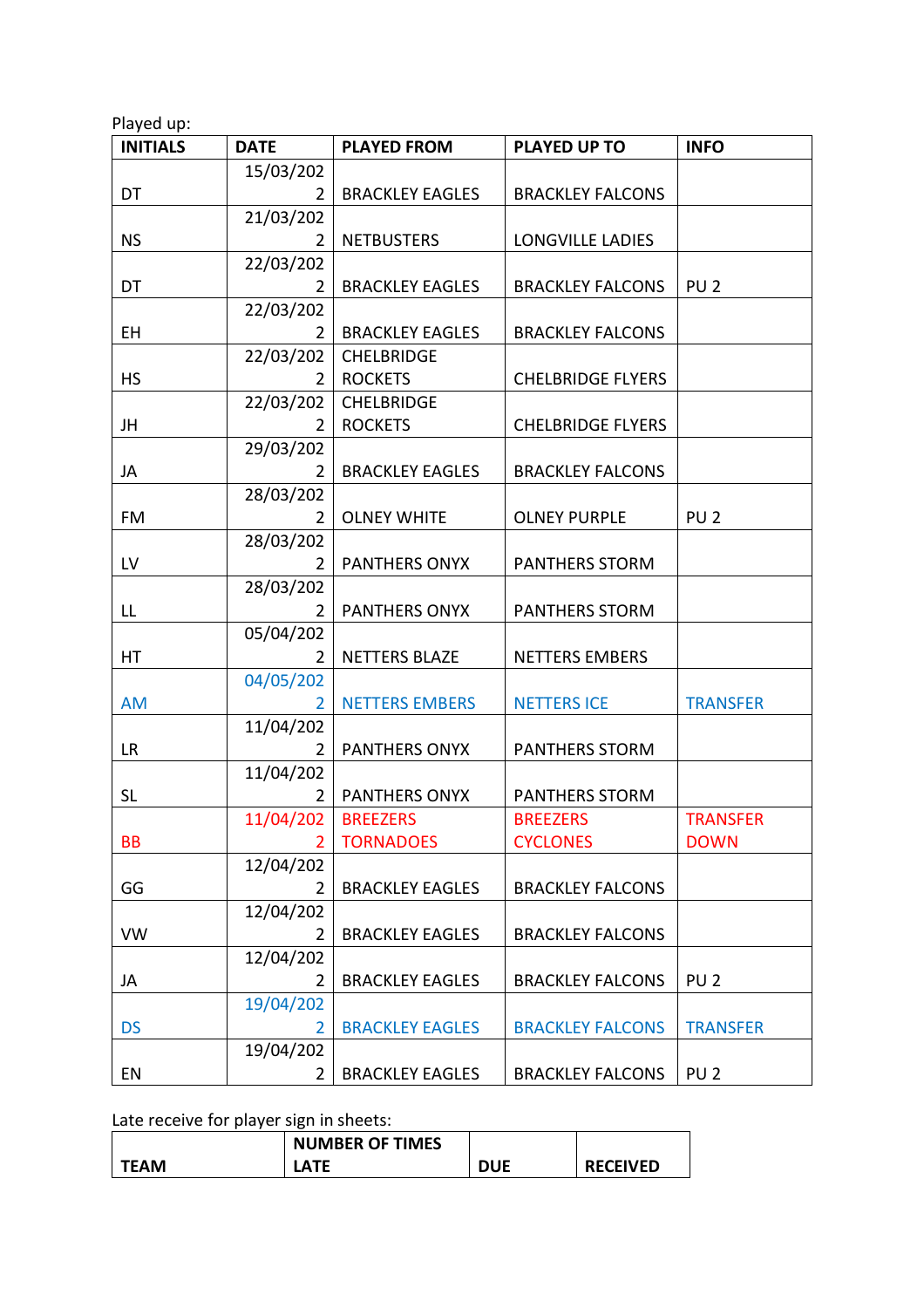| <b>PANTHERS ONYX</b> | 3   14/03/2022            | 15/03/2022 |
|----------------------|---------------------------|------------|
| AMAZONS              | 1   22/03/2022            | 23/03/2022 |
| <b>PANTHERS ONYX</b> | 29/03/2022                | $**$       |
|                      |                           | <b>NOT</b> |
| <b>ABSTRACT MK</b>   | 1   12/04/2022   RECEIVED |            |

PR:

Nothing to report – all up to date.

#### Rules:

17. Sub-group to be created to discuss rule amendments.

**JH, NR, HS and SP**

**Note.**

**Note.**

#### Summer League:

18. Starts on 21 June - until 09 August.

19. £70 entry fee per team, £5 umpiring fees. Will also be opened to prospective teams for the new season where their entry fee will be £80 per team. There will be a limit of number of entries from multi-team clubs to ensure able to include a variety of teams as there is a limit of availability.

| 20. CH to put together a PDF rules pack.                                    | CН  |
|-----------------------------------------------------------------------------|-----|
| 21. HS to put together versatility rules.                                   | НS  |
| 22. NR to send out info to garner interest. All teams to respond by 06 May. | NR. |

## AOB:

23. AGM to be held via Zoom on Tuesday 14 June.

## **Next Meeting: 12 May 2022**

| Points of Action to be noted |                                                                                                                                                                                                                                                                |
|------------------------------|----------------------------------------------------------------------------------------------------------------------------------------------------------------------------------------------------------------------------------------------------------------|
|                              | 11/10/2021   Review the new players that are looking for teams to play with during<br>season and the teams that are requesting details of new players and<br>monitor. Not all players are finding teams and vice versa. Monitor for start<br>of 2022/23 season |
| 13/01/2022                   | Court fees for Winter Season 2022/2023 to be reviewed prior to AGM                                                                                                                                                                                             |
| 10/03/2022                   | Date for Rules Forum to be arranged                                                                                                                                                                                                                            |